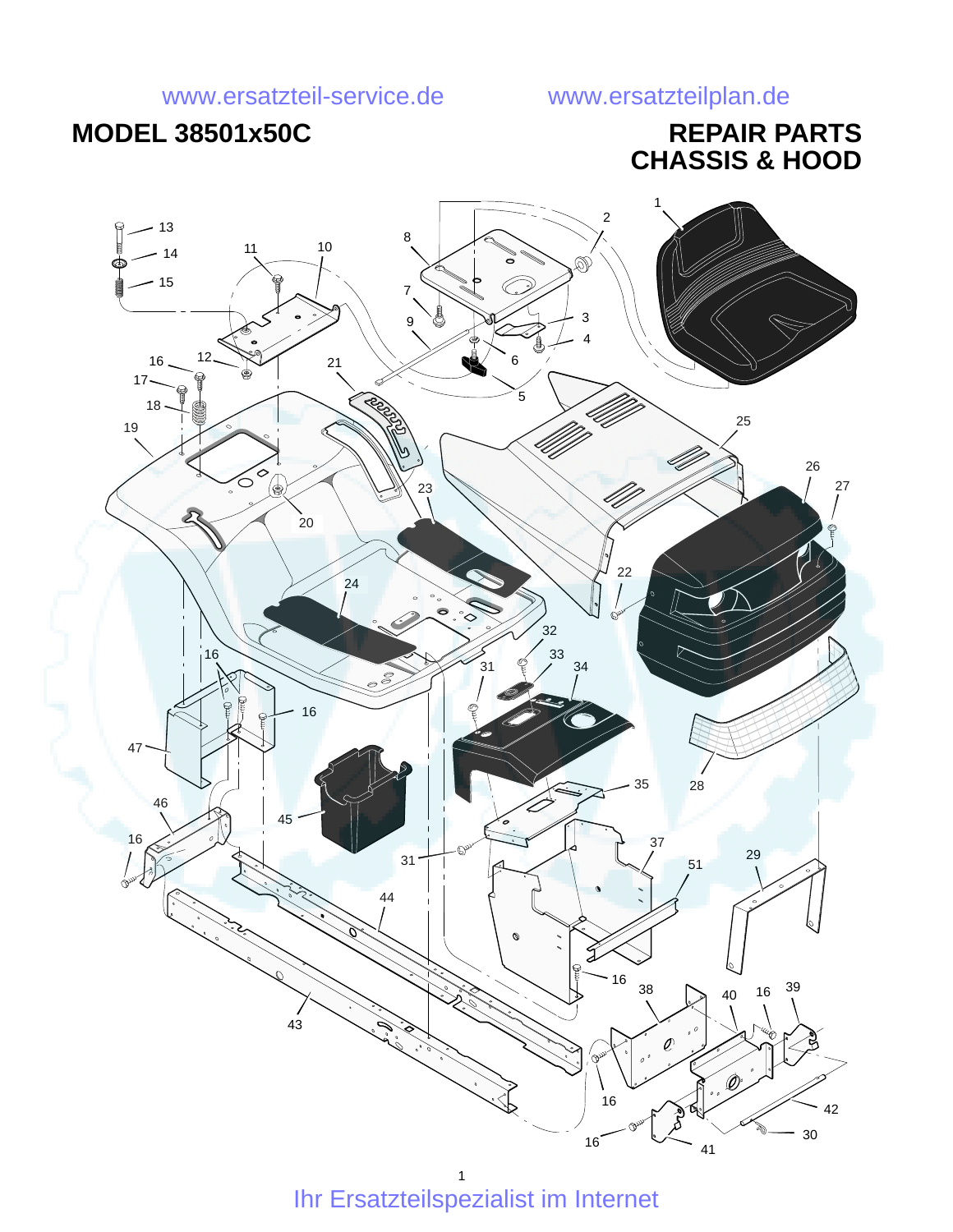### **MODEL 38501x50C REPAIR PARTS CHASSIS & HOOD**

| Key<br>No.     | <b>Description</b>              | Part No.  | <b>Key</b><br>No. | <b>Description</b>            | Part No.   |
|----------------|---------------------------------|-----------|-------------------|-------------------------------|------------|
| $\mathbf{1}$   | Seat                            | 95334     | 28                | Lens                          | 92334      |
| $\overline{2}$ | Cap, Push 0n                    | 28x23     | 29                | Brace, Grille                 | 92448      |
| 3              | Spring                          | 94057     | 30                | Pin, Hair                     | 31x4       |
| 4              | Screw                           | 26x229    | 31                | <b>Screw</b>                  | 26x270     |
| 5              | Bolt, Wing                      | 94160     | 32                | Screw                         | 26x239     |
| 6              | Washer                          | 17x47 Z   | 33                | Bearing, Steering             | 94214      |
| $\overline{7}$ | Bolt, Shoulder                  | 9x56      | 34                | Dash                          | 95033E700  |
| 8              | Support, Seat                   | 94154E700 | 35                | Plate, Dash                   | 94211E700  |
| 9              | Rod, Pivot                      | 94156 Z   | 36                | Panel, Access                 | 93007E700  |
| $10$           | Bracket, Pivot                  | 94153E700 | 37                | Support, Dash                 | 95323E700  |
| 11             | <b>Bolt</b>                     | 1x45      | 38                | Bracket, Rear Hanger          | 94013E700  |
| 12             | <b>Nut</b>                      | 15x89     | 39                | Support, Left Grille          | 94213E700  |
| 13             | Bolt, Shoulder                  | 9x55      | 40                | Axle, Hanger                  | 94007E700  |
| 14             | Washer                          | 94155 Z   | 41                | Support, Right Grille         | 94212E700  |
| 15             | Spring                          | 164x31    | 42                | Rod, Pivot                    | 92332 Z    |
| 16             | <b>Screw</b>                    | 26x249    | 43                | Frame, Right                  | 690206E700 |
| 17             | Screw                           | 26x263    | 44                | Frame, Left                   | 690207E700 |
| 18             | Spring                          | 164x30    | 45                | Container, Battery            | 94069      |
| 19             | Deck, Seat                      | 95249E245 | 46                | Plate, Hitch                  | 94002E700  |
| 20             | Nut                             | 15x88     | 47                | Panel, Rear                   | 690434E700 |
| 21             | Plate, Index                    | 94829E700 | 51                | Channel                       | 94215E700  |
| 23             | Mat, Left                       | 94149     |                   | Decal, Right Hood             | 44x7198    |
| 24             | Mat, Right                      | 94148     |                   | Decal, Left Hood              | 44x7199    |
| 25             | Hood                            | 92333E245 |                   | Decal, Shifter                | 44x6278    |
| 26             | Grille Assembly (Includes Lens) | 94867E700 |                   | Decal, Warning Symbols        | 44x6815    |
| 27             | <b>Screw</b>                    | 26x239    |                   | Instruction Book & Parts List | F-99746    |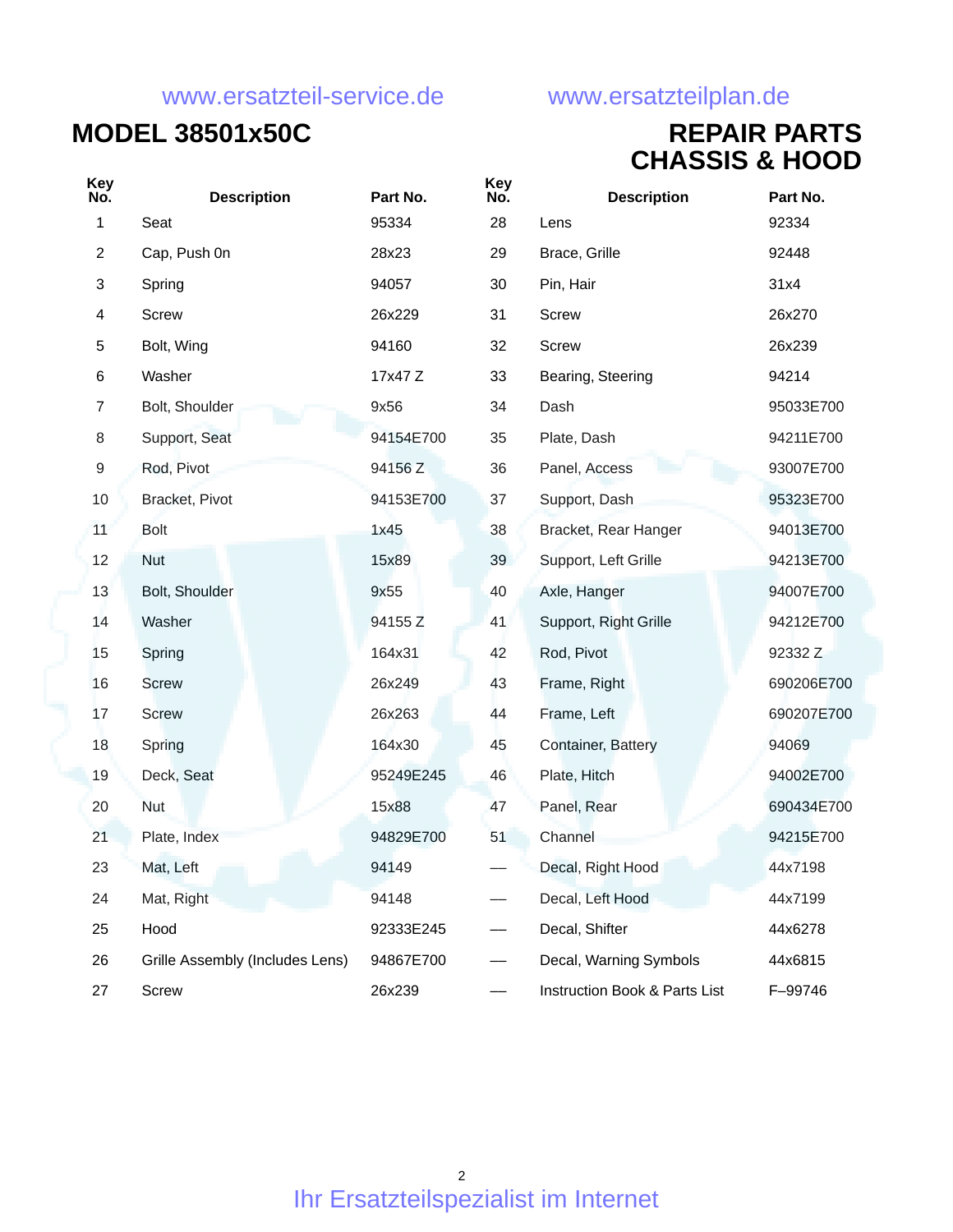## **MODEL 38501x50C REPAIR PARTS**

# **MOTION DRIVE**

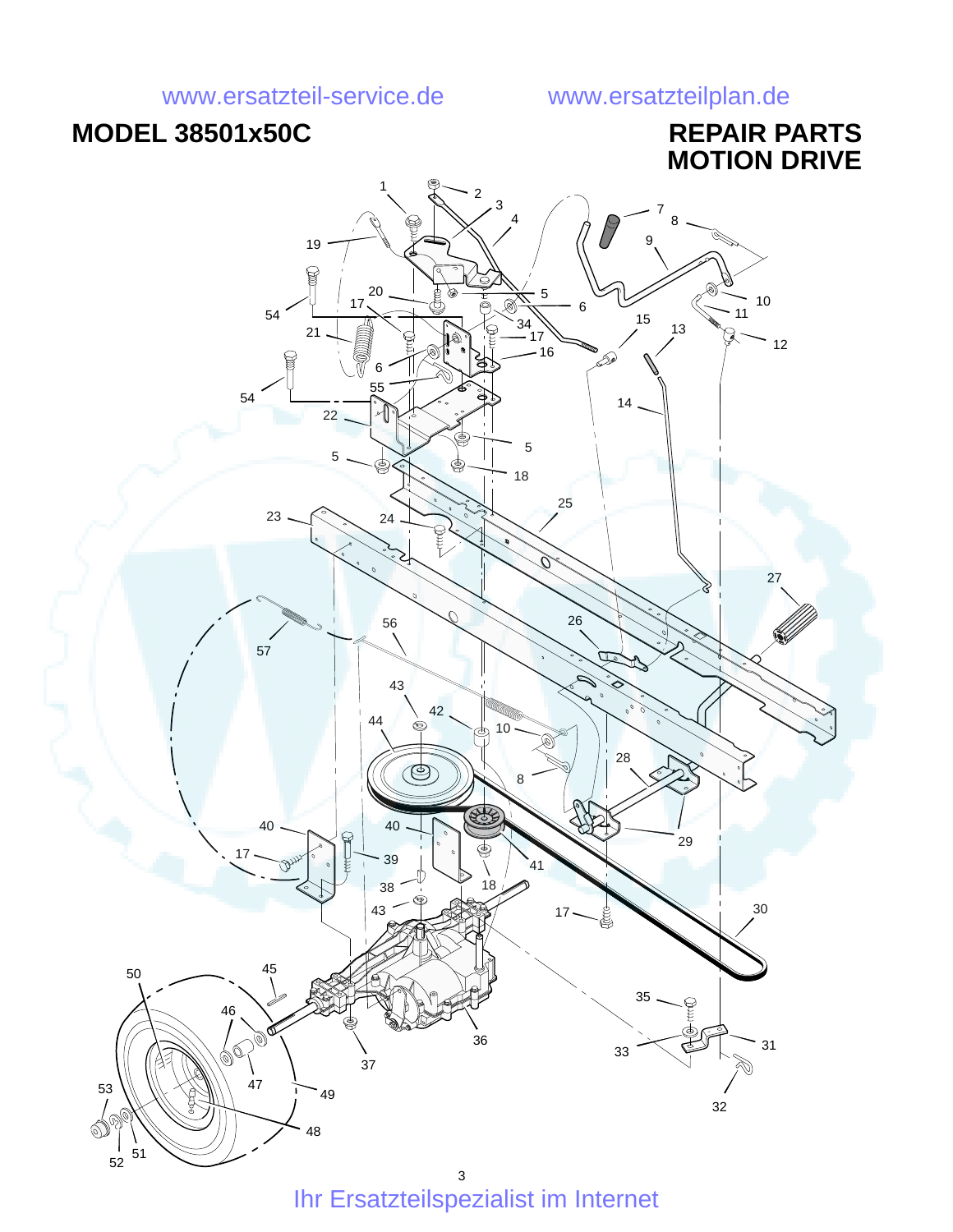## **MODEL 38501x50C REPAIR PARTS**

# **MOTION DRIVE**

| <b>Key</b><br>No. | <b>Description</b>   | Part No.   | <b>Key</b><br>No. | <b>Description</b>    | Part No.  |
|-------------------|----------------------|------------|-------------------|-----------------------|-----------|
| 1                 | Bolt, Shoulder       | 9x39       | 30                | Belt, Motion Drive    | 37x87     |
| $\overline{2}$    | Nut, Hex             | 15x89      | 31                | Yoke, Shift           | 94031Z    |
| 3                 | Arm, Idler           | 690173Z    | 32                | Pin, Hair             | 31x6      |
| 4                 | Rod, Clutch          | 94041 Z    | 33                | Washer                | 17x148    |
| 5                 | Nut                  | 15x79      | 34                | Spacer                | 690369    |
| 6                 | Washer               | 17x102     | 35                | <b>Bolt</b>           | 6x105     |
| 7                 | Grip                 | 92697      | 36                | Transaxle **          |           |
| 8                 | Pin, Cotter          | 30x20      | 37                | <b>Nut</b>            | 15x88     |
| 9                 | Lever, Shift         | 94043Z     | 38                | Key, Woodruff         | 20697     |
| 10                | Washer               | 17x47 Z    | 39                | <b>Bolt</b>           | 1x155     |
| 11                | Link, Shift          | 94044 Z    | 40                | Bracket, Transaxle    | 94008E700 |
| 12                | Nut, Adjuster        | 21920      | 41                | Pulley                | 690409    |
| 13                | Grip                 | 91079      | 42                | Spacer                | 94132     |
| 14                | Rod, Parking Brake   | 94152 Z    | 43                | E-Ring                | 11x7      |
| 15                | Nut, Adjuster        | 94815      | 44                | Pulley, Drive         | 95094     |
| 16                | Bracket, Shift       | 94034E700  | 45                | Key, Square           | 21553     |
| 17                | <b>Screw</b>         | 26x249     | 46                | Washer                | 17x160    |
| 18                | <b>Nut</b>           | 15x84      | 47                | Spacer, Transaxle     | 87x105Z   |
| 19                | Mount, Stud Spring   | 94042 Z    | 48                | Stem, Valve           | 24373     |
| 20                | Bolt, Shoulder       | 9x54       | 49                | Tire <sup>*</sup>     | 91923     |
| 21                | Spring, Extension    | 165x116    |                   | Tube                  | 407049    |
| 22                | Bracket, Shifter     | 690166E700 | 50                | Wheel & Tire Assembly | 92288-601 |
| 23                | Frame, Right         | 690206E700 | 51                | Washer                | 17x195    |
| 24                | <b>Screw</b>         | 25x12      | 52                | $E-Ring$              | 11x3      |
| 25                | Frame, Left          | 690207E700 | 53                | Hub Cap               | 94618     |
| 26                | Latch, Parking Brake | 94045 Z    | 54                | Guide, Belt           | 93349     |
| 27                | Pedal                | 21544      | 55                | Pin, Hair             | 31x4      |
| 28                | Lever, Brake/Clutch  | 94038E700  | 56                | Spring, Extension     | 165x115   |
| 29                | Bracket, Pedal       | 94035E700  | 57                | Spring, Extension     | 165x92    |

When you order a tire, make sure to give the brand name of the tire so that the tread pattern on the tire will match.

\*\* For information on Replacement Parts see the Central Parts Distributor in your area.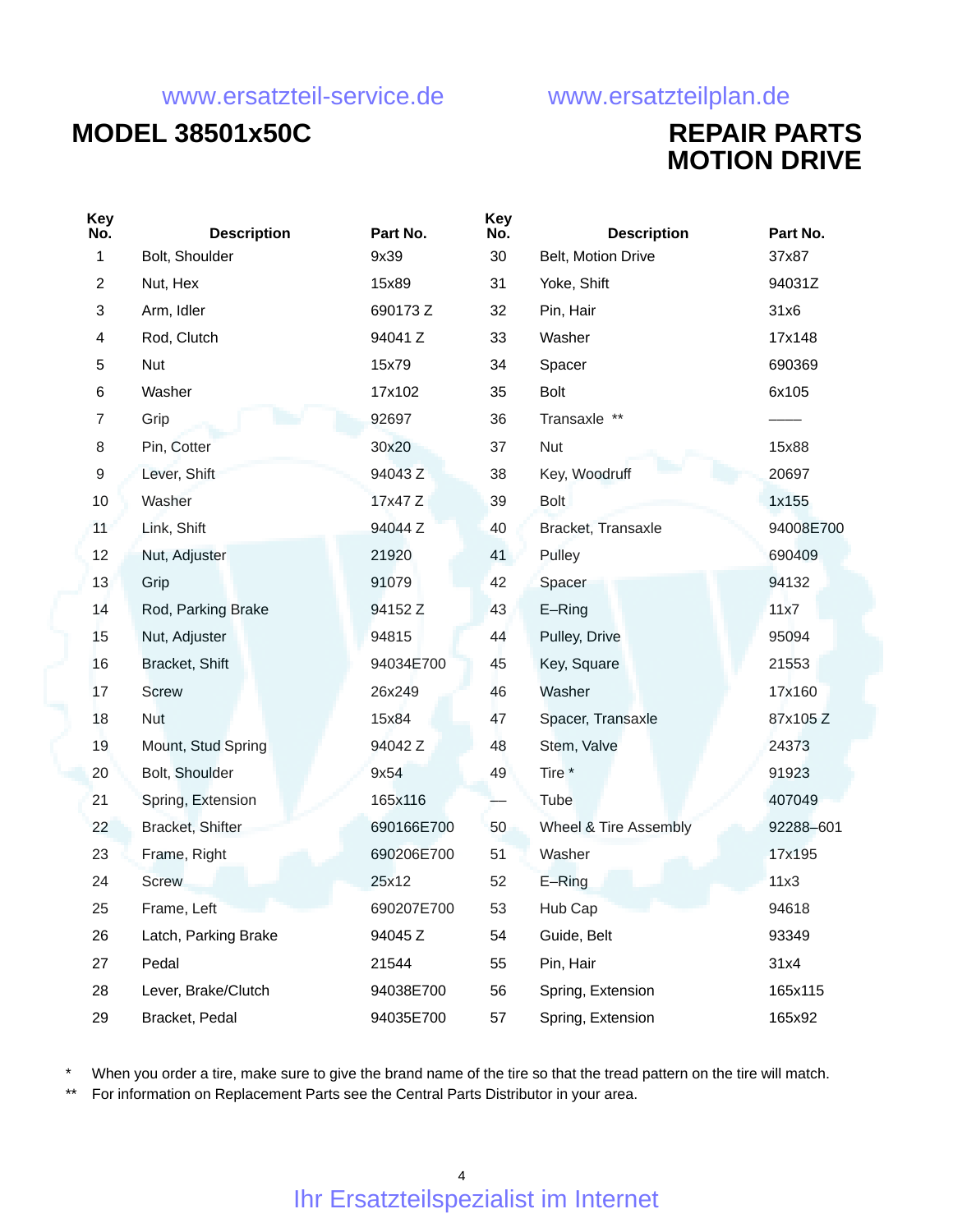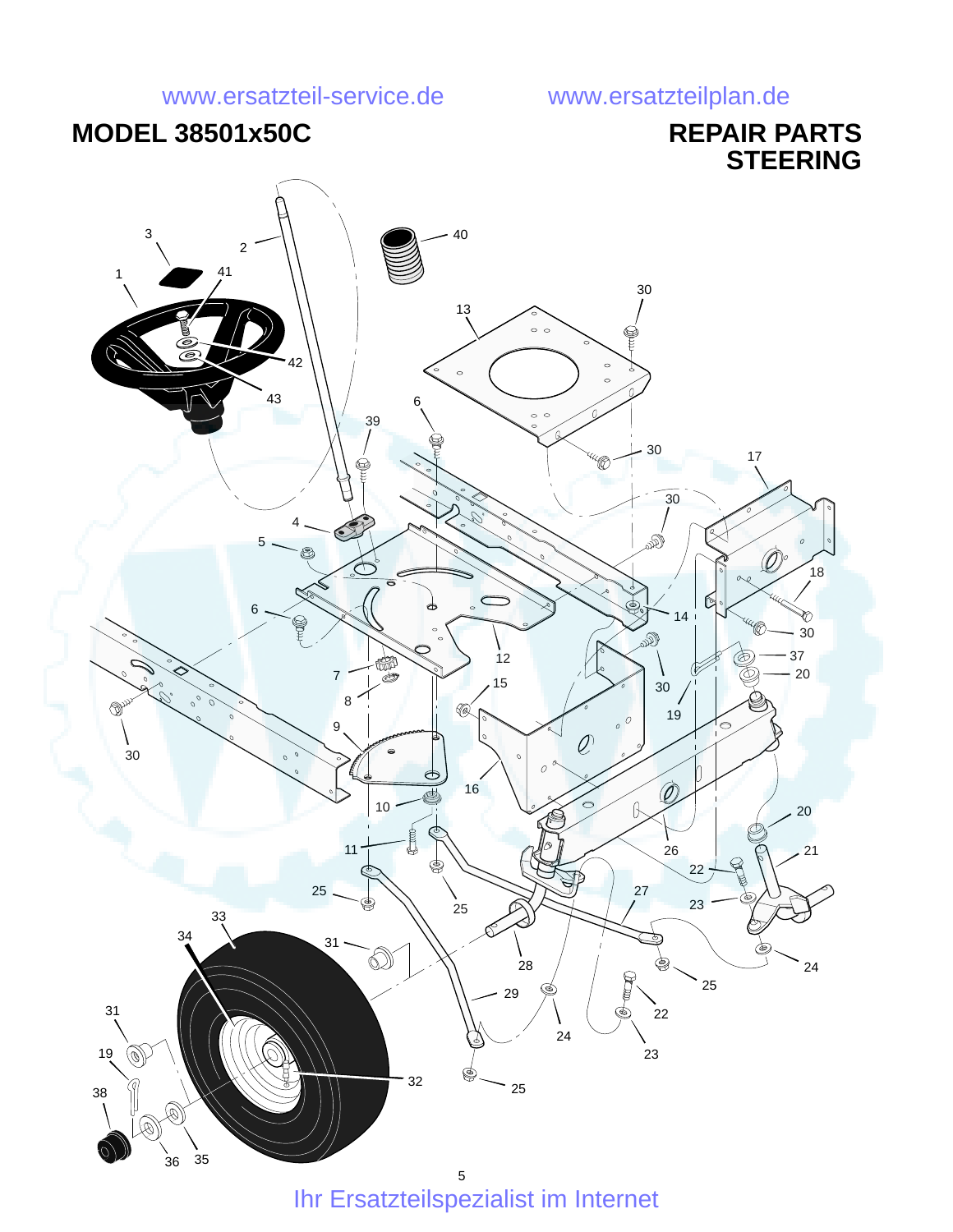### **MODEL 38501x50C REPAIR PARTS**

 $k = 1$ 

# **STEERING**

| ney<br>No.     | <b>Description</b>     | Part No.   | ney<br>No. | <b>Description</b>      | Part No.   |
|----------------|------------------------|------------|------------|-------------------------|------------|
| 1              | Wheel, Steering        | 95184      | 23         | Washer                  | 17x104     |
| $\overline{c}$ | Post, Steering         | 94520      | 24         | Washer                  | 17x53 Z    |
| $\sqrt{3}$     | Insert, Steering Wheel | 711325     | 25         | Nut, Flange             | 15x84      |
| $\overline{4}$ | Bearing                | 94124      | 26         | Axle Assembly           | 690210E700 |
| 5              | Nut, Flange            | 15x113     | 27         | Drag Link, Left         | 95329E700  |
| 6              | Bolt, Shoulder         | 9x57       | 28         | Spindle Assembly, Right | 94575E700  |
| $\overline{7}$ | Gear, Pinion           | 94122E700  | 29         | Drag Link, Right        | 95328E700  |
| 8              | Ring, Snap             | 11x25      | 30         | Screw                   | 26x249     |
| 9              | Gear, Sector           | 94121E700  | 31         | Bearing, Wheel          | 91334      |
| 10             | <b>Bearing</b>         | 94123      | 32         | Stem, Valve             | 24373      |
| 11             | <b>Bolt</b>            | 1x84       | 33         | Tire *                  | 91923      |
| 12             | Plate, Steering        | 690167E700 |            | <b>Tube</b>             | 407924     |
| 13             | Plate, Engine          | 94006E700  | 34         | Wheel and Tire Assembly | 94578-601  |
| 14             | Nut, Flange            | 15x88      | 35         | Washer                  | 17x195     |
| 15             | Nut, Flange            | 15x118     | 36         | Washer                  | 17x192     |
| 16             | Bracket, Hanger        | 94013E700  | 37         | Washer                  | 17x113     |
| 17             | Axle, Hanger           | 94007E700  | 38         | Hub Cap                 | 94618      |
| 18             | Bolt                   | 1x146      | 39         | Screw                   | 26x267     |
| 19             | Pin, Cotter            | 30x49      | 40         | <b>Bellows</b>          | 54789      |
| 20             | Bearing                | 690150     | 41         | Bolt                    | 1x158      |
| 21             | Spindle Assembly, Left | 94576E700  | 42         | Lockwasher              | 18x32      |
| 22             | <b>Bolt</b>            | 1x111      | 43         | Washer                  | 17x146 Z   |
|                |                        |            |            |                         |            |

 $k = 1$ 

When you order a tire, make sure to give the brand name of the tire so that the tread pattern on the tire will match.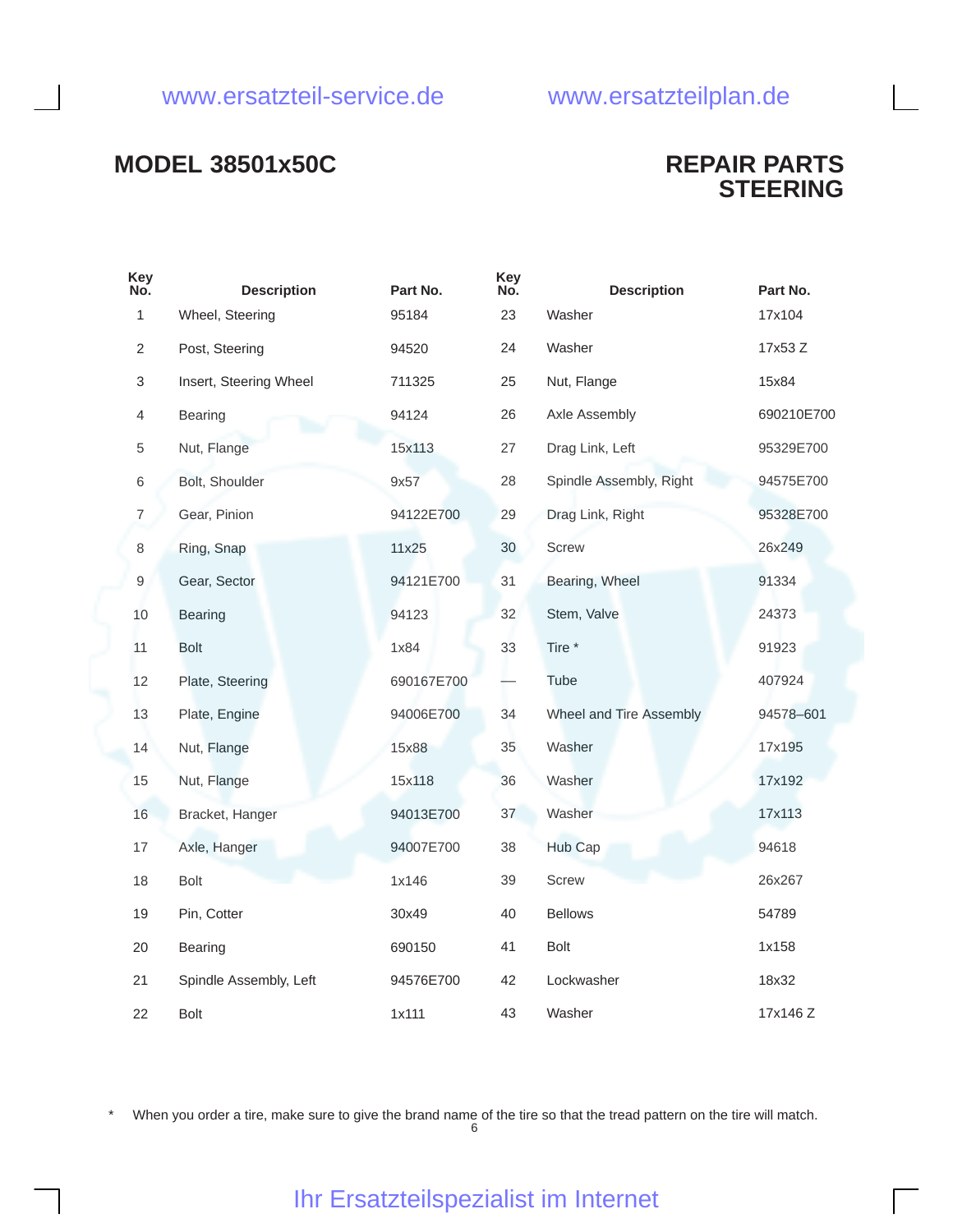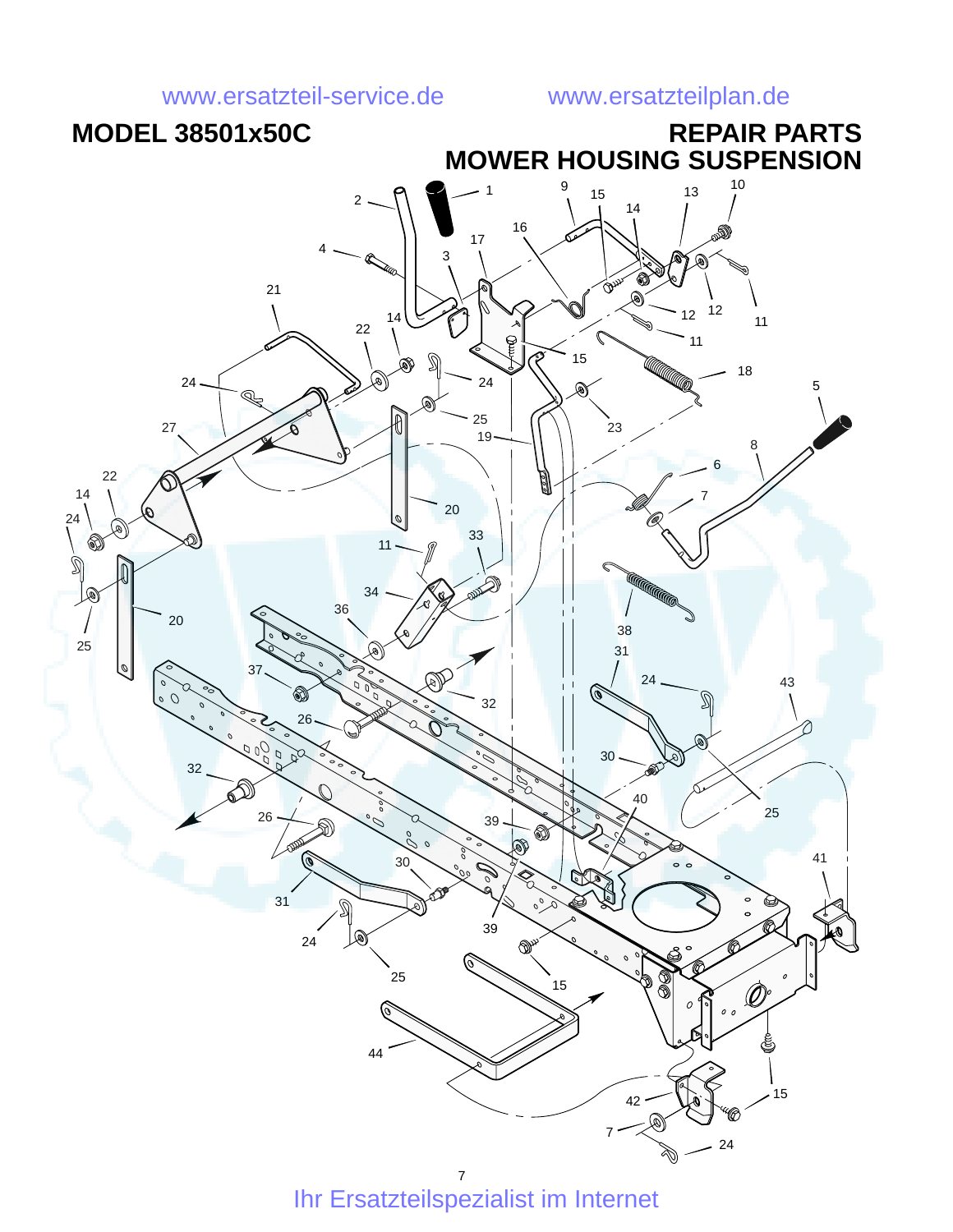### **MODEL 38501x50C REPAIR PARTS MOWER HOUSING SUSPENSION**

| Key<br>No.              | <b>Description</b> | Part No.   | <b>Key</b><br>No. | <b>Description</b>       | Part No.   |
|-------------------------|--------------------|------------|-------------------|--------------------------|------------|
| 1                       | Grip               | 92698      | 22                | Washer                   | 17x168     |
| $\overline{2}$          | Handle             | 94346 Z    | 23                | Washer                   | 17x57      |
| $\mathbf{3}$            | Pad, Switch        | 94022 Z    | 24                | Pin, Hair                | 31x4       |
| $\overline{\mathbf{4}}$ | <b>Bolt</b>        | 25x3       | 25                | Washer                   | 17x91 Z    |
| $\sqrt{5}$              | Grip               | 92697      | 26                | Bolt, Carriage           | 2x85       |
| $\,$ 6 $\,$             | Spring             | 166x40     | 27                | Lever Assembly, Lift     | 690363E700 |
| $\overline{7}$          | Washer             | 17x103     | 30                | Pin                      | 94067      |
| $\,8\,$                 | Lever, Lift        | 94195 Z    | 31                | Bracket, Rear Suspension | 94055E700  |
| $\boldsymbol{9}$        | Lever, PTO         | 94017 Z    | 32                | Spacer, Lifter           | 690151     |
| 10                      | Bolt, Shoulder     | 9x39       | 33                | Bolt, Shoulder           | 9x53       |
| 11                      | Pin, Cotter        | 30x20      | 34                | Bracket, Pivot           | 94015E700  |
| 12                      | Washer             | 17x102     | 36                | Washer                   | 17x191     |
| 13                      | Link, PTO          | 94004 Z    | 37                | Nut, Flange              | 15x84      |
| 14                      | Nut, Flange        | 15x84      | 38                | Spring                   | 165x131    |
| 15                      | <b>Screw</b>       | 26x249     | 39                | Nut, Flange              | 15x68      |
| 16                      | Spring             | 166x39     | 40                | Bracket, PTO             | 94005E700  |
| 17                      | Bracket, PTO       | 94018E700  | 41                | Hanger, Left Deck        | 94027E700  |
| 18                      | Spring             | 165x118    | 42                | Hanger, Right Deck       | 94026E700  |
| 19                      | Crank, PTO         | 690394E700 | 43                | Rod, Hanger              | 94158Z     |
| 20                      | Link, Lift         | 690212E700 | 44                | Bracket, Suspension      | 94058E700  |
| 21                      | Link, Lift Handle  | 690122E700 |                   |                          |            |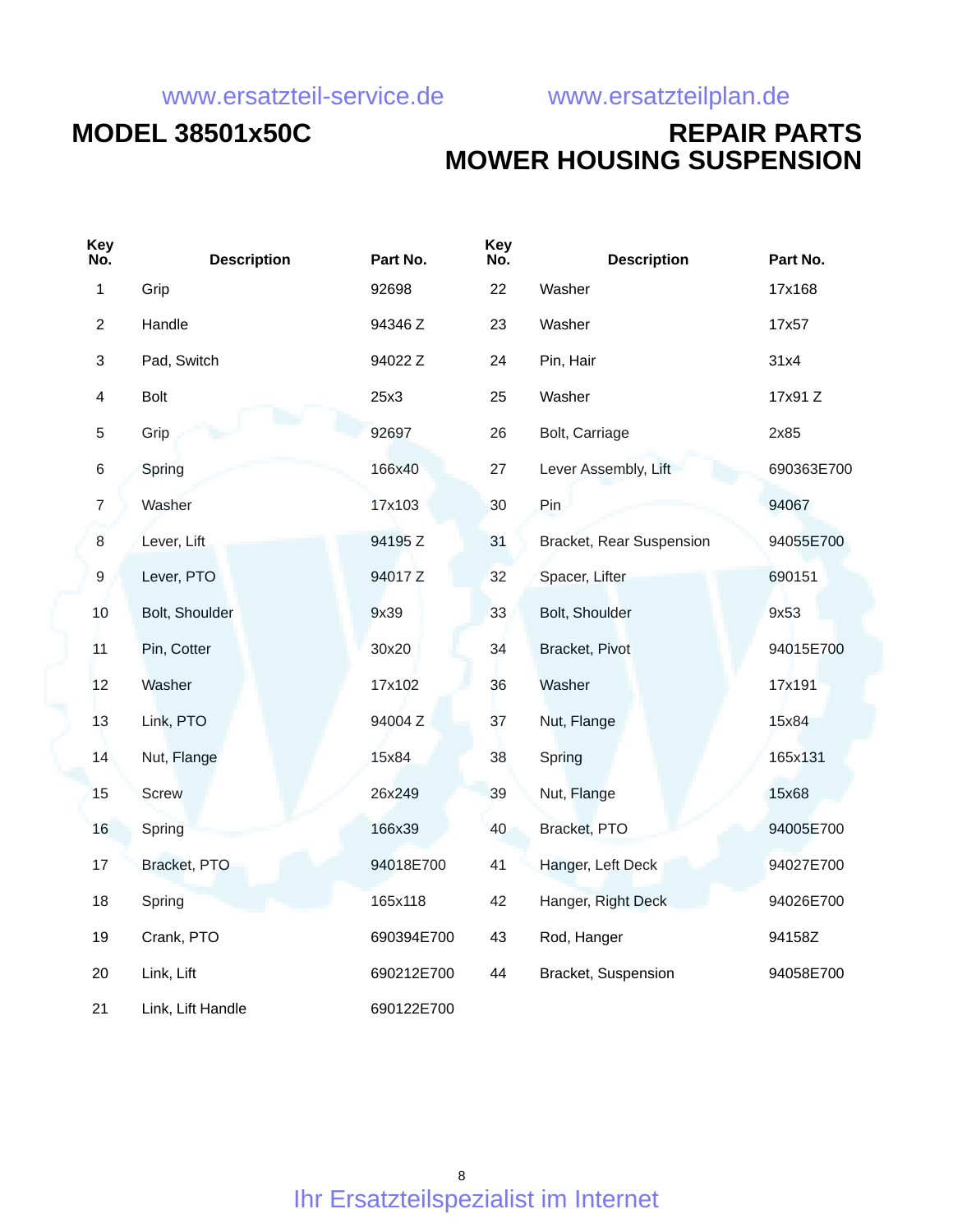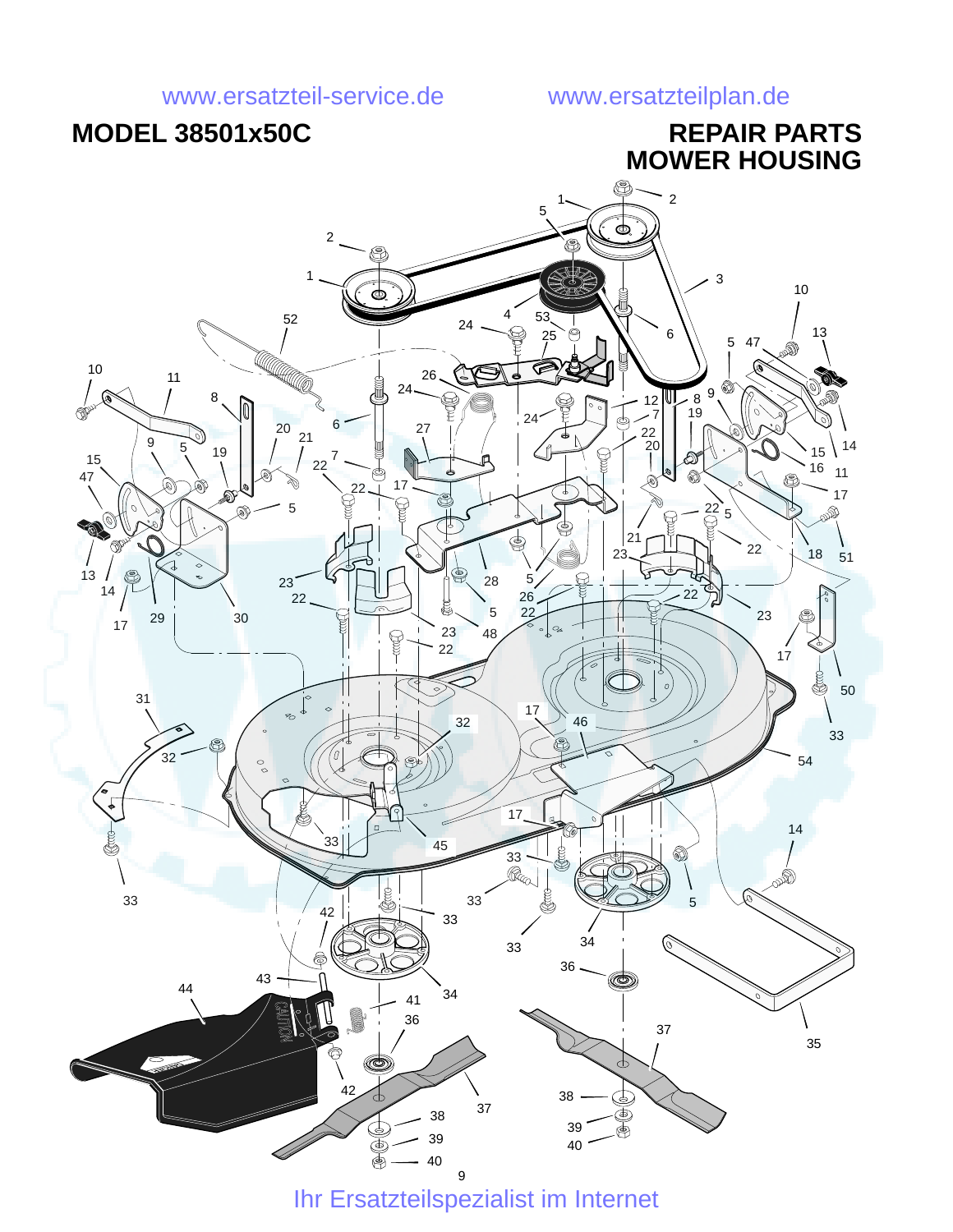## **MODEL 38501x50C REPAIR PARTS**

# **MOWER HOUSING**

| <b>Key</b><br>No. | <b>Description</b>        | Part No.   | <b>Key</b><br>No. | <b>Description</b>                     | Part No.  |
|-------------------|---------------------------|------------|-------------------|----------------------------------------|-----------|
| 1                 | Pulley, Jackshaft         | 92852      | 28                | <b>Bracket Assembly, Brake</b>         | 94059E700 |
| $\overline{c}$    | Nut, Hex                  | 15x121     | 29                | Spring                                 | 166x42    |
| 3                 | Belt, Mower Drive         | 37x86      | 30                | Bracket, Right Suspension              | 94052E700 |
| 4                 | Pulley, Idler             | 91801      | 31                | Plate                                  | 91770E700 |
| 5                 | Nut, Flange               | 15x84      | 32                | Nut, Flange                            | 15x88     |
| 6                 | Jackshaft                 | 94129      | 33                | Bolt, Carriage                         | 2x53      |
| $\overline{7}$    | Spacer                    | 94130      | 34                | Mandrel                                | 90905     |
| 8                 | Link, Lift                | 690212E700 | 35                | Bracket, Suspension                    | 94058E700 |
| $\boldsymbol{9}$  | Pad, Friction             | 94137      | 36                | Adapter, Blade                         | 92466     |
| 10                | Bolt, Shoulder            | 9x52       | 37                | <b>Blade</b>                           | 94913E701 |
| 11                | Bracket, Suspension       | 94055E700  | 38                | Washer                                 | 17x166    |
| 12                | Pad Assembly, Left Brake  | 94049E700  | 39                | Washer                                 | 17x165    |
| 13                | Knob                      | 94068      | 40                | <b>Nut</b>                             | 15x100    |
| 14                | Bolt, Shoulder            | 9x51       | 41                | Spring                                 | 166x4     |
| 15                | Plate, Suspension         | 94128E700  | 42                | Cap, Push On                           | 28x23     |
| 16                | Spring                    | 166x43     | 43                | Rod, Pivot                             | 94957 Z   |
| 17                | Nut, Flange               | 15x79      | 44                | Deflector Assembly                     | 94707     |
| 18                | Bracket, Suspension       | 94054E700  | 45                | Bracket, Deflector                     | 94956E700 |
| 19                | Pin, Hanger               | 95194      | 46                | Bracket, Front Hanger                  | 94062E700 |
| 20                | Washer                    | 17x103     | 47                | Washer                                 | 17x45 Z   |
| 21                | Pin, Cotter               | 31x4       | 48                | Guide, Belt                            | 94781     |
| 22                | <b>Bolt</b>               | 25x7       | 50                | Bracket, Support                       | 94681E700 |
| 23                | Cover, Pulley             | 94051E700  | 51                | Screw                                  | 26x249    |
| 24                | Bolt, Shoulder            | 9x39       | 52                | Spring, Extension                      | 165x118   |
| 25                | Arm, Idler                | 690408     | 53                | Spacer                                 | 690369    |
| 26                | Spring                    | 166x41     | 54                | Housing, Blade *                       | 94060E700 |
| 27                | Pad Assembly, Right Brake | 94047E700  | $1 - 54$          | <b>Complete Mower Housing Assembly</b> | 776000    |

\* Includes Key No. 17, 18, 30, 31, 32, 33, 45, 46, 47 and 51.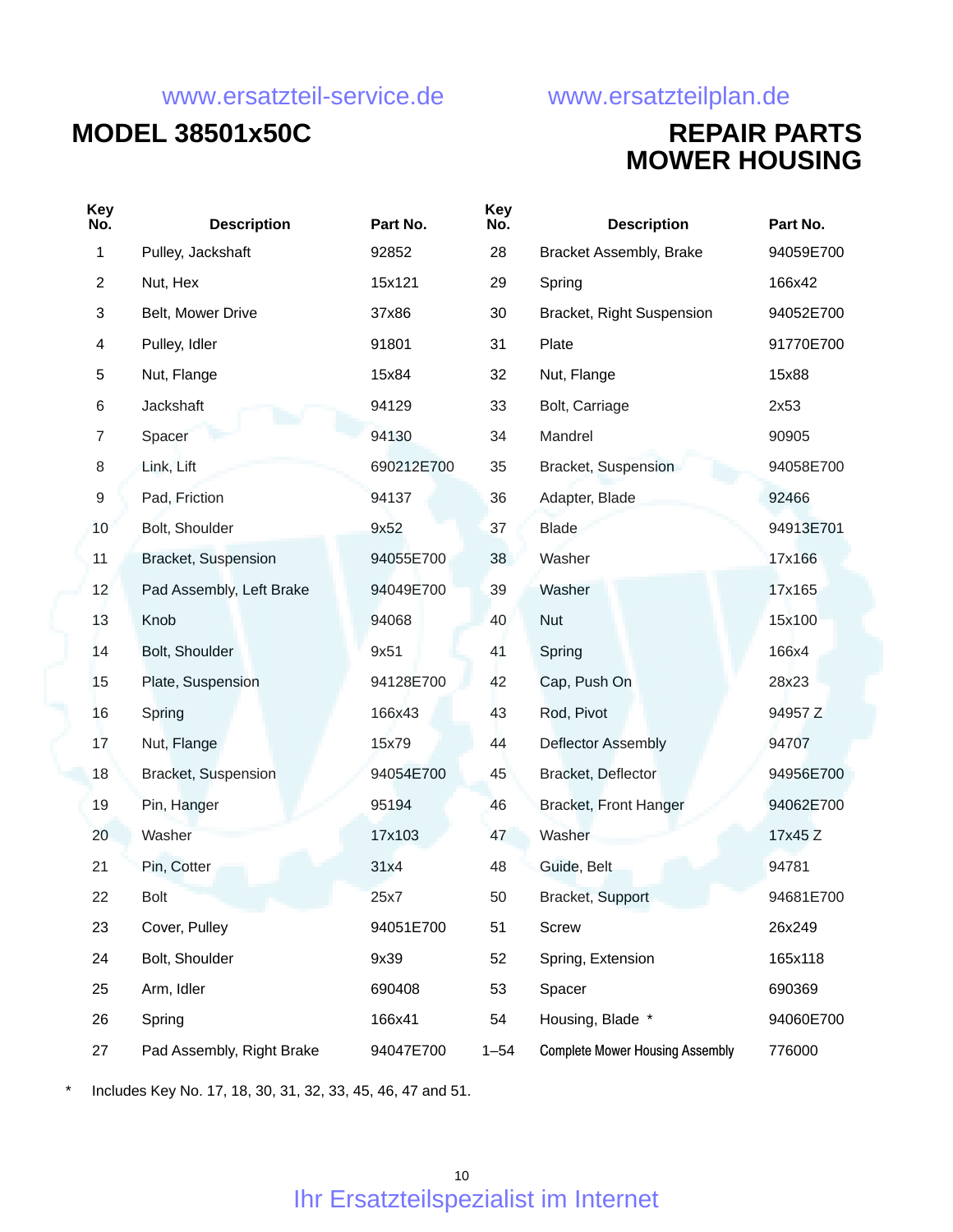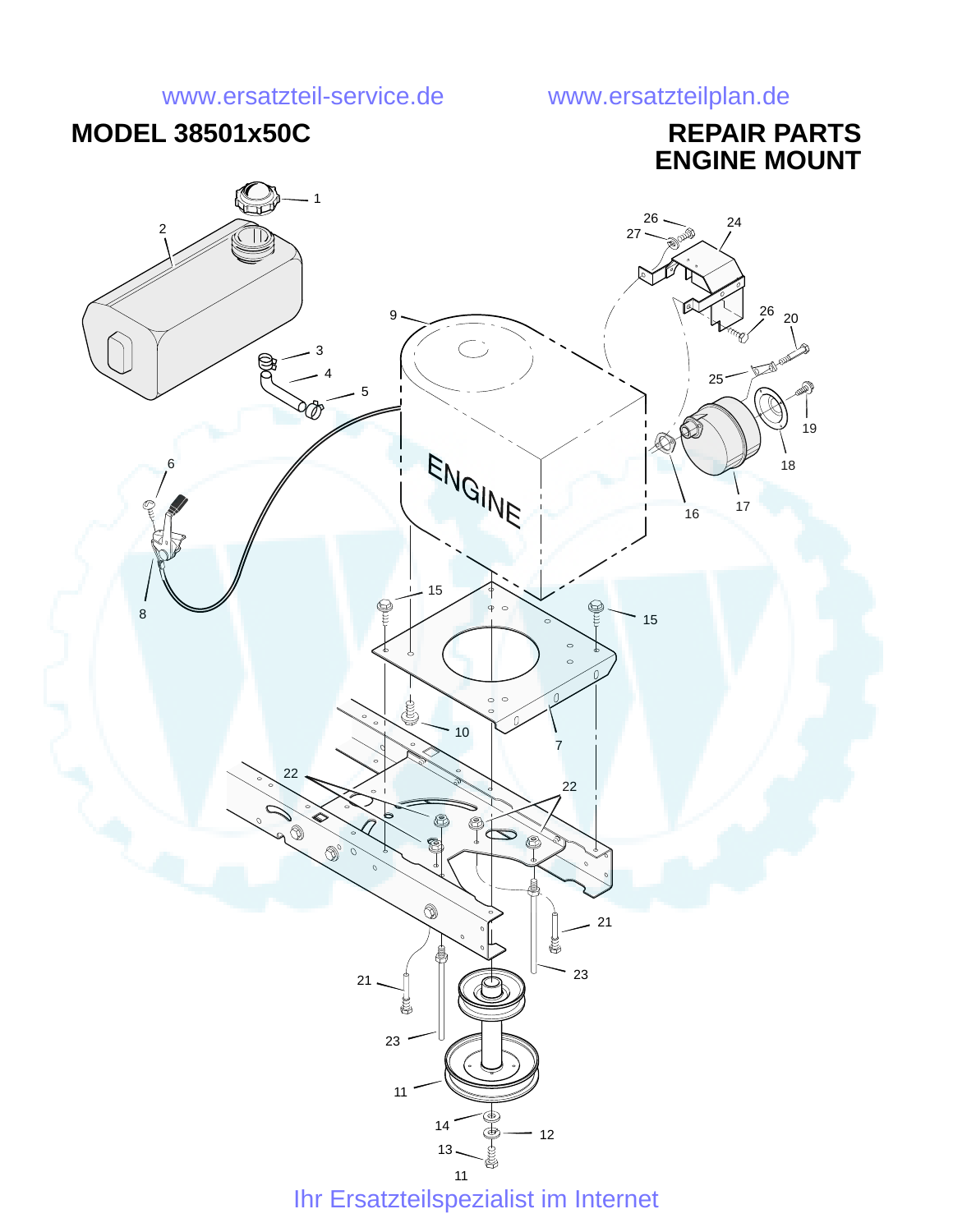## **MODEL 38501x50C REPAIR PARTS**

**ENGINE MOUNT**

| Key<br>No.     | <b>Description</b>           | Part No.  |
|----------------|------------------------------|-----------|
| $\mathbf{1}$   | Fuel Cap                     | 92317     |
| $\overline{c}$ | <b>Fuel Tank</b>             | 92342     |
| 3              | Hose Clamp                   | 95197     |
| 4              | Fuel Line                    | 23717     |
| 5              | Hose Clamp                   | 95197     |
| $\,6$          | Screw                        | 26x201    |
| $\overline{7}$ | Plate, Engine                | 94006E700 |
| 8              | <b>Throttle Control</b>      | 92371     |
| 9              | Engine*                      |           |
| 10             | Bolt, Engine Mount           | 25x7      |
| 11             | <b>Stack Pulley Assembly</b> | 690439 Z  |
| 12             | Lockwasher                   | 19x35     |
| 13             | Bolt, Hex                    | 1x140     |
| 14             | Washer                       | 18x32     |
| 15             | <b>Screw</b>                 | 26x249    |
| 16             | Gasket                       | 91309     |
| 17             | Muffler                      | 91271     |
| 18             | Deflector, Muffler           | 23740 Z   |
| 19             | Screw                        | 26x208    |
| 20             | Bolt, Hex                    | 1x134     |
| 21             | Guide, Belt                  | 93349     |
| 22             | Nut, Flange                  | 15x79 Z   |
| 23             | Guide, Belt                  | 94066     |
| 24             | Shield, Heat                 | 92381     |
| 25             | Lock, Screw                  | 92378     |
| 26             | Screw                        | 26x263    |
| 27             | Washer                       | 18X32     |

Parts are available from an engine Authorized Service Center. See "Engines, Gasoline" or "Gasoline Engines" in the yellow pages of the telephone directory.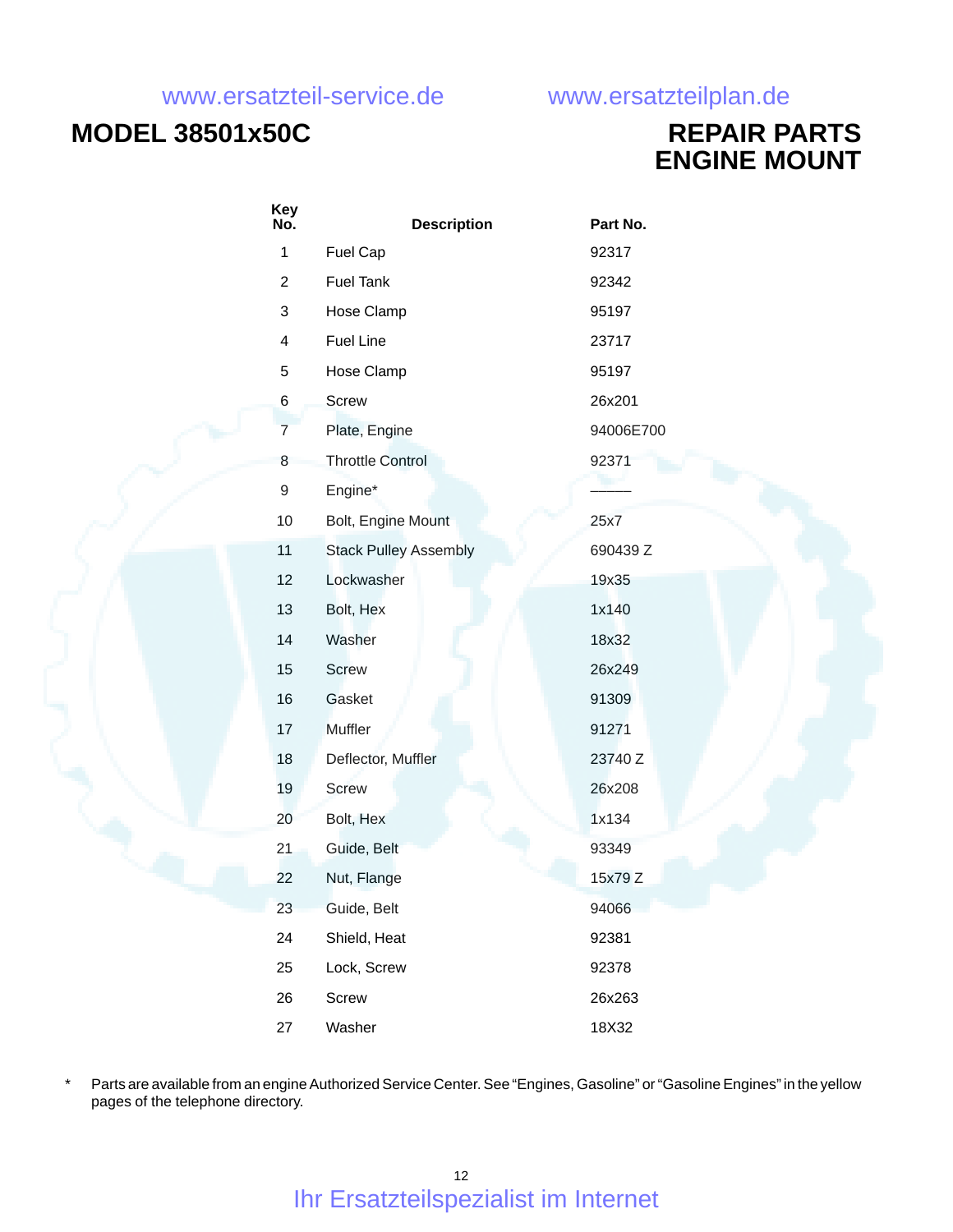

Ihr Ersatzteilspezialist im Internet